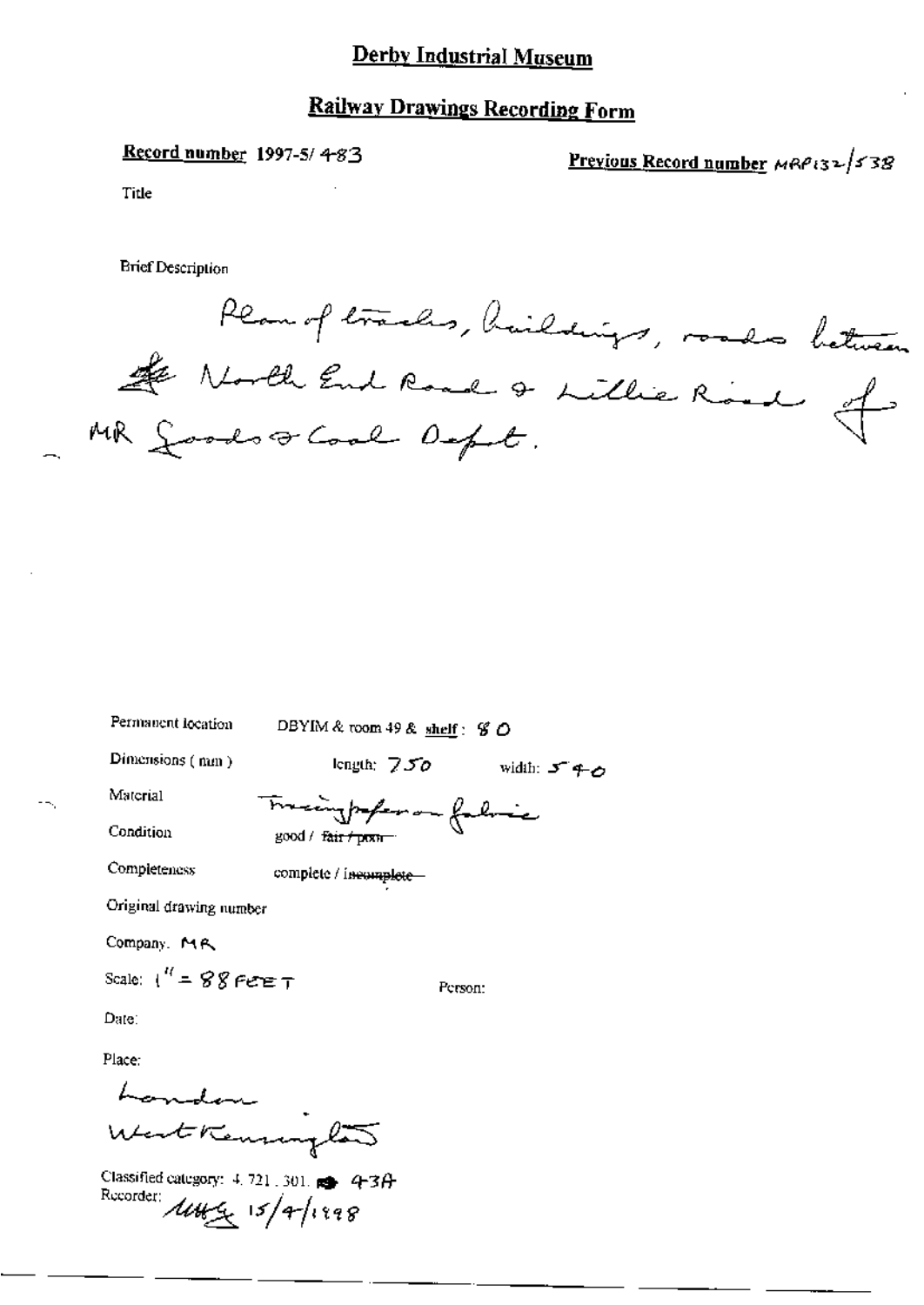## **Railway Drawings Recording Form**

Record number 1997-5/ $914$ 

Previous Record number ARPI32/1010

Title

**Brief Description** 

Permanent location

DBYIM & room 49 & shelf:  $+2.5$ 

Dimensions (mm)

length:  $825$  width:  $520$ 

Material Condition

Paper  $g$ eard  $\neq$  fair / poor  $g \rightarrow \infty$ 

Completeness

complete/incomplete

Original drawing number

Company: MR

Scale:  $t'' = 90$  FEE T

Person:

Date: Fuly 8, 190 4 Place:

WestKenninglow

Classified category: 4 721.301. 4 3 A<br>Recorder:<br> $\text{unit 8/10/199}$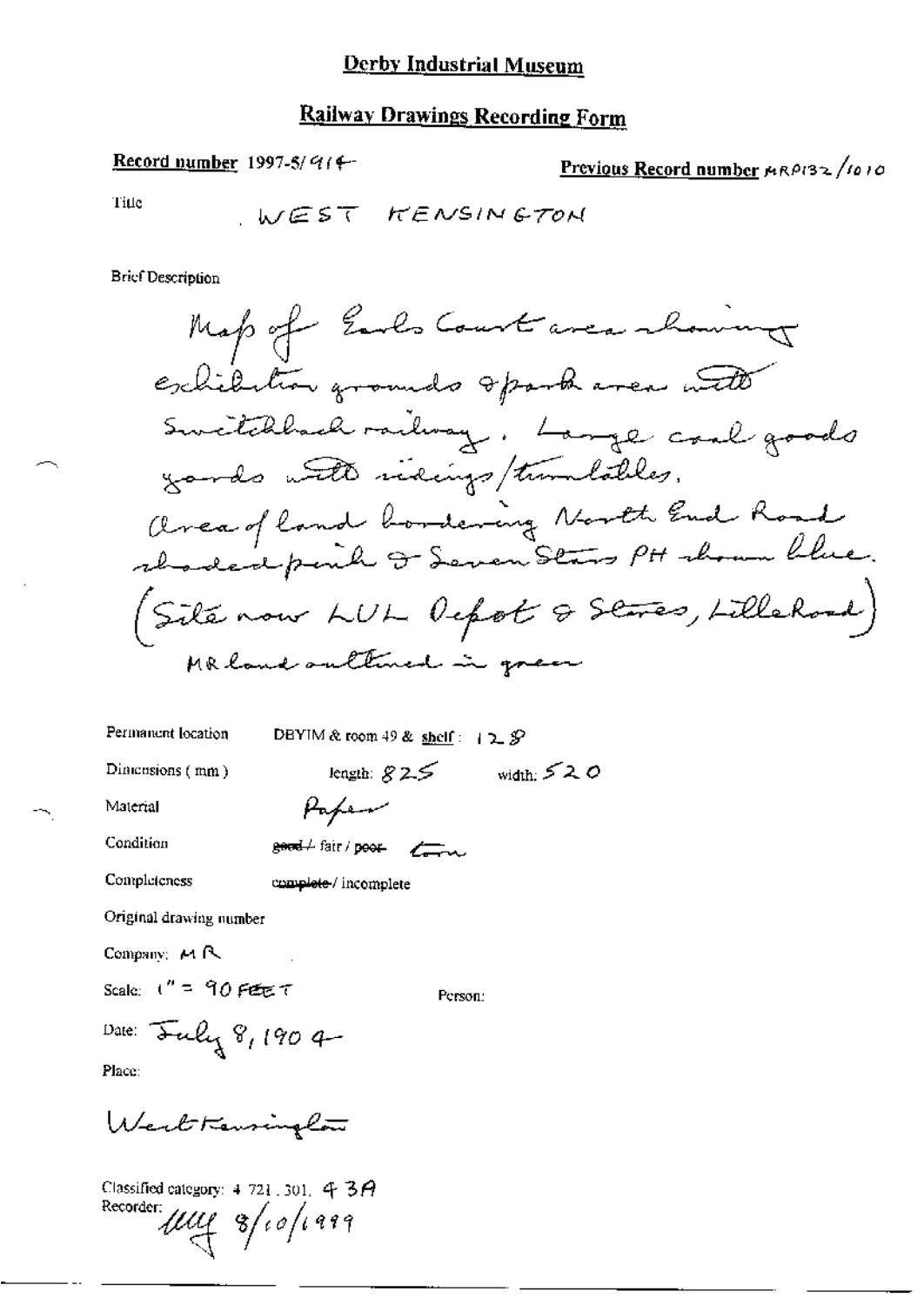# Railway Drawings Recording Form

#### Record number 1997-5/1181.1

Previous Record number

Title

MIDLAND RAILWAY

Brief Description



Title sheet. Colouring Freehold [ Red Lemelold \_\_\_\_ Feel

BBYIM&room @& <u>shelf</u>: 56色<sub>5年</sub>9<sub>3</sub>つ Permanent location Dimensions (mm) tength:  $\beta$  05 width:  $525$ Material Rofer en folces Condition good / fair / pourcomplete/incomplete Rear board corer missing Completeness Original drawing number Company MR Scale: Person:  $wH C C$ Estate Agent Dale: <del>4975</del> Jan 1920 Devly Place:

Classified category: 4.721.301.31B, 28C, 32E, 43B, 32B, 31C, 28B, 28D, 32A Recorder:  $\mu$  $\mu$  30/3/2001  $43A, 28A$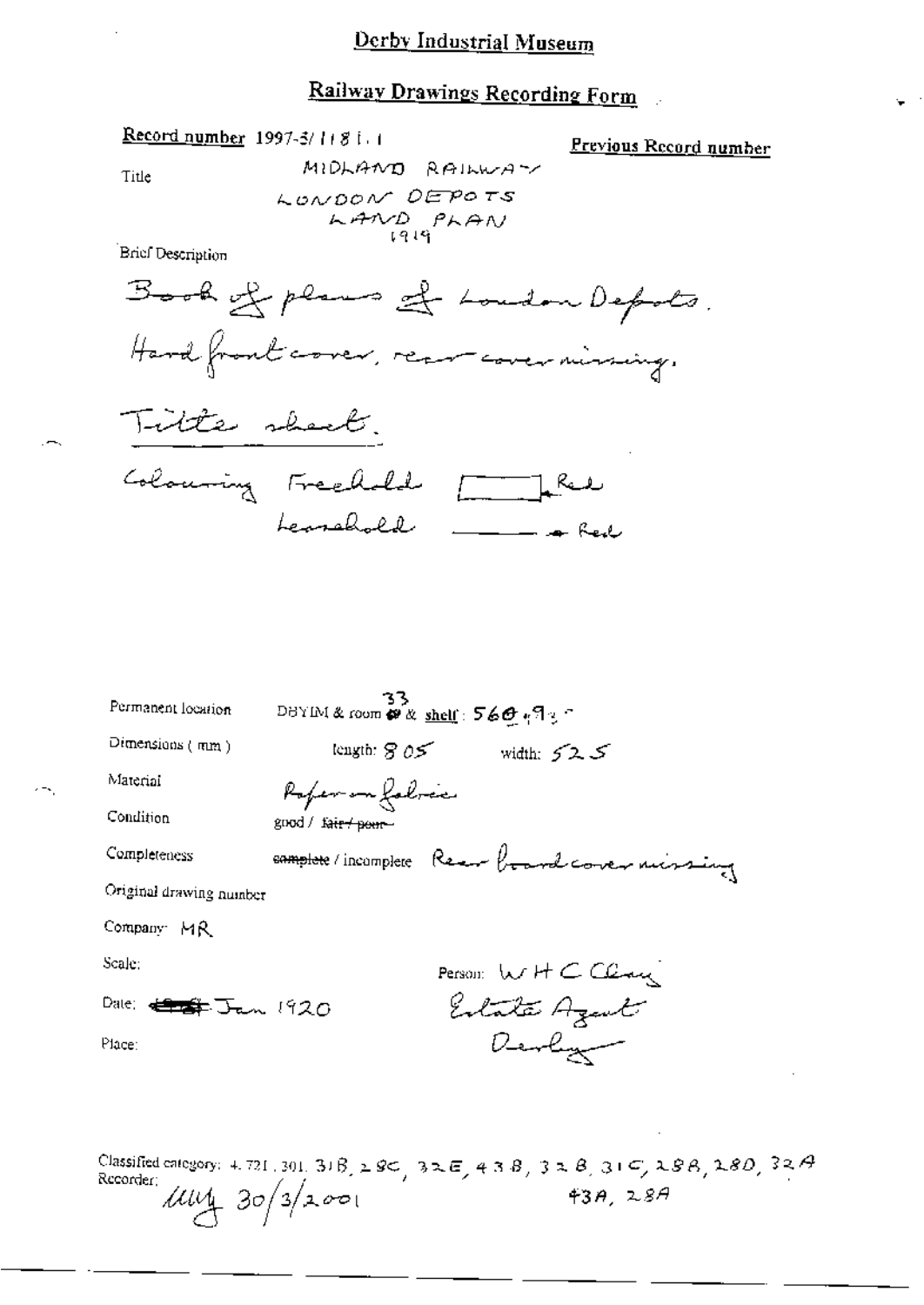## Derby Industrial Museum

# Railway Drawings Recording Form

Record number 1997-5/1181.2

Previous Record number

Tide

LONDON DETOTS

**Brief Description** 



| Permanent location      | -33<br>DBYIM&room D& shelf: 560.9:                                                                                                 |                     |
|-------------------------|------------------------------------------------------------------------------------------------------------------------------------|---------------------|
| Dimensions $(mn)$       | length: $805$                                                                                                                      | width: $\sqrt{2.5}$ |
| Material                | Rfer                                                                                                                               |                     |
| Condition               | good / Anit 7 poor                                                                                                                 |                     |
| Completeness            | complete / incomplete --                                                                                                           |                     |
| Original drawing number |                                                                                                                                    |                     |
| Company: m 队            |                                                                                                                                    |                     |
| Scale:                  | Person,                                                                                                                            |                     |
| Date:                   |                                                                                                                                    |                     |
| Place:                  |                                                                                                                                    |                     |
|                         |                                                                                                                                    |                     |
|                         |                                                                                                                                    |                     |
|                         | Classified category: 4, 721, 301, $3$ ( $\beta$ , $\lambda$ $3$ C , $\beta$ ) $\pm$ E , $\beta$ $3$ $\pm$ $\beta$ , $3$ ( $\leq$ , |                     |

 $\mathcal{B}_i$  3 $\mathcal{C}_i$ , 28 $\mathcal{B}_i$  280, 32A Recorder:  $lleez$  30/3/2001  $43A,28A$